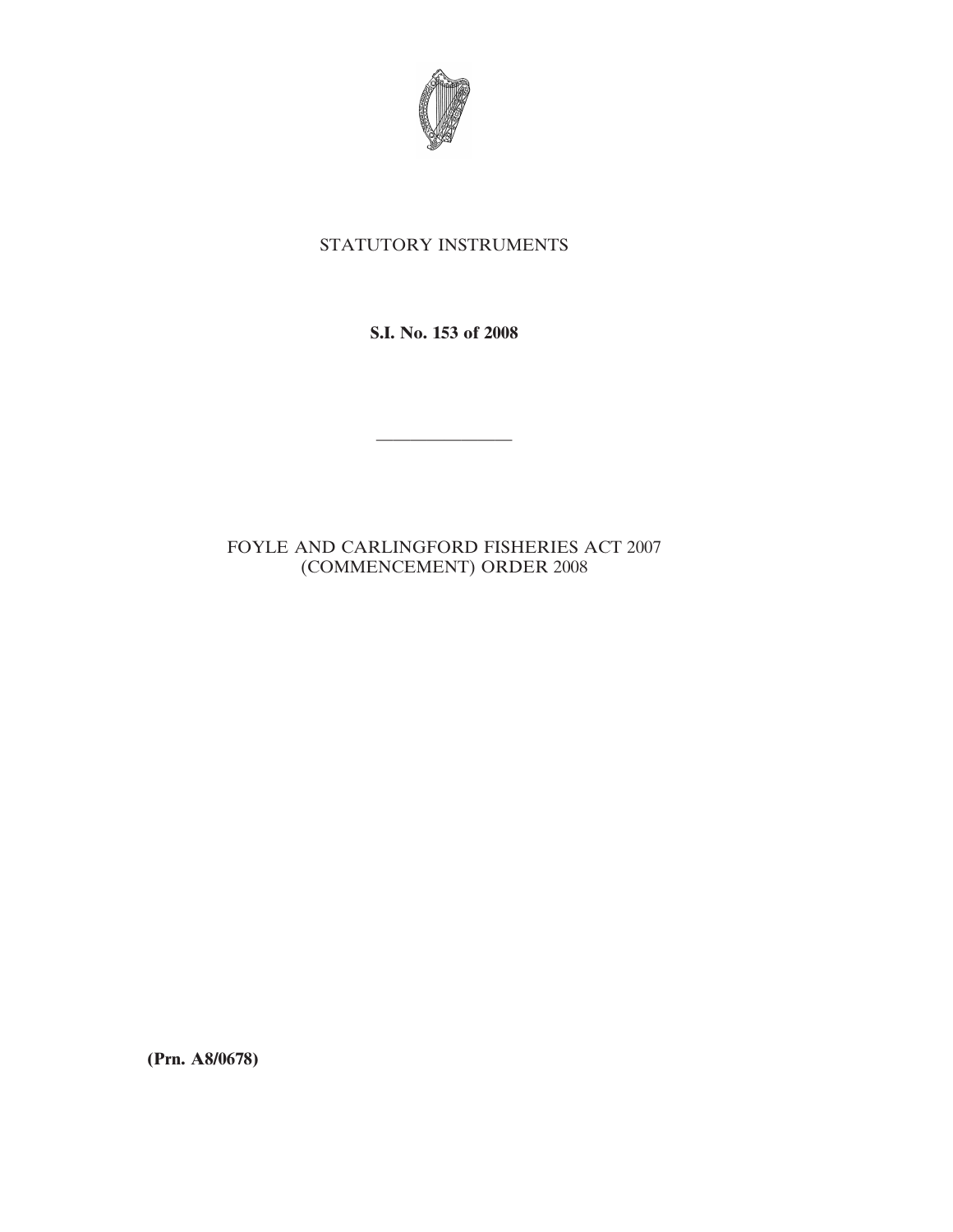## FOYLE AND CARLINGFORD FISHERIES ACT 2007 (COMMENCEMENT) ORDER 2008

I, Eamon Ryan, Minister for Communications, Energy and Natural Resources, in exercise of the powers conferred on me by section 2 of the Foyle and Carlingford Fisheries Act 2007 (No. 17 of 2007) (as adapted by the Communications, Marine and Natural Resources (Alteration of Name of Department and Title of Minister) Order 2007 (S.I. No. 706 of 2007)), hereby order as follows:

1. This Order may be cited as the Foyle and Carlingford Fisheries Act 2007 (Commencement} (No. 1) Order 2008.

- 2. The 1st day of June 2008 is appointed as the day on which
	- (*a*) Part 1,
	- (*b*) Part 3, and
	- (*c*) Schedule 2,

of the Foyle and Carlingford Fisheries Act 2007 (No. 17 of 2007) come into operation.

GIVEN under my Official Seal, L.S. 20 May 2008

> EAMON RYAN. Minister for Communications, Energy and Natural Resources.

*Notice of the making of this Statutory Instrument was published in "Iris Oifigiu´il" of* 27*th May*, 2008.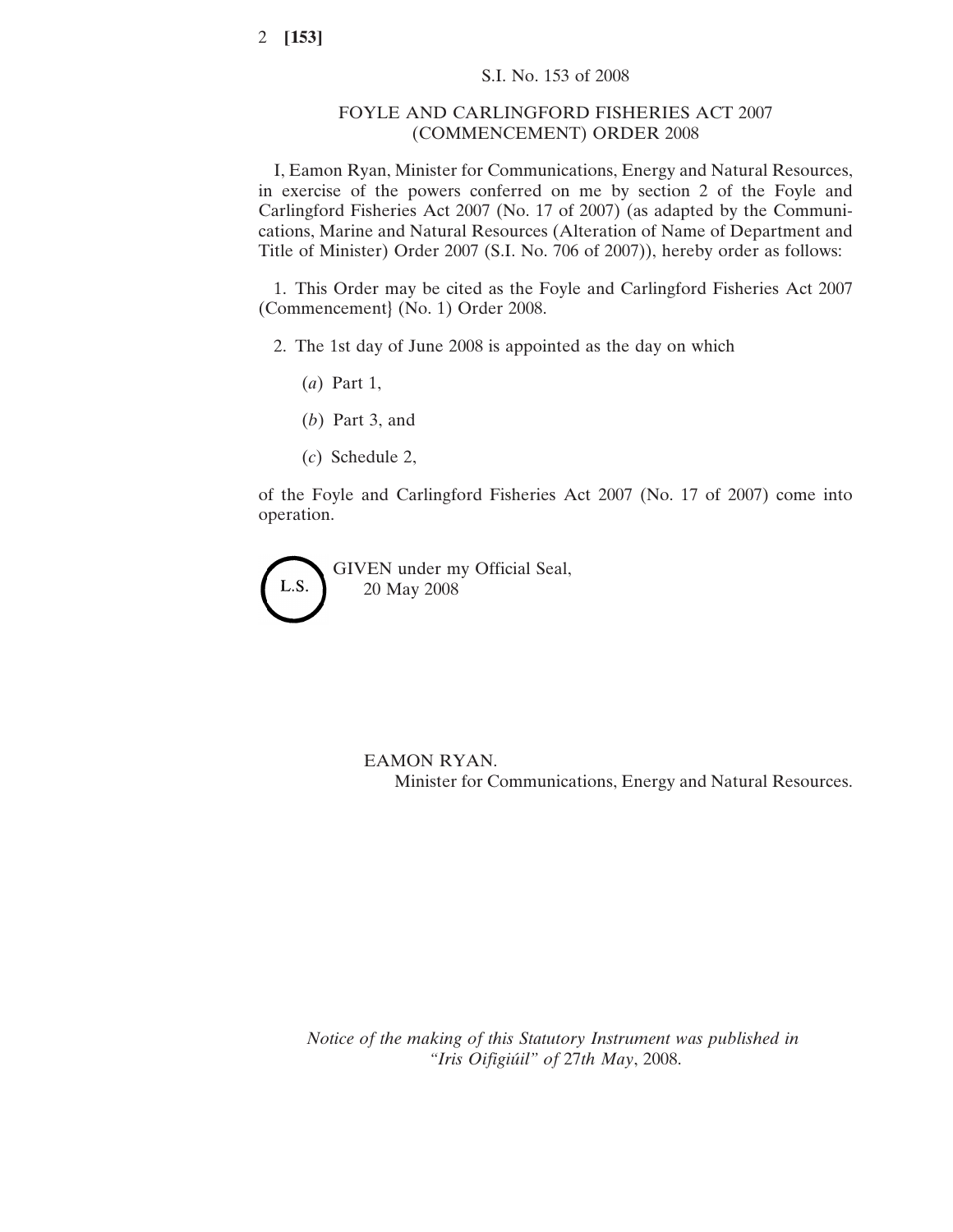**[153]** 3

## EXPLANATORY NOTE.

*(This note is not part of the Instrument and does not purport to be a legal interpretation.)*

The Order appoints the 1st day of June, 2008 as the day on which Part 1, Part 3 and Schedule 2 of the Foyle and Carlingford Fisheries Act 2007 come into operation